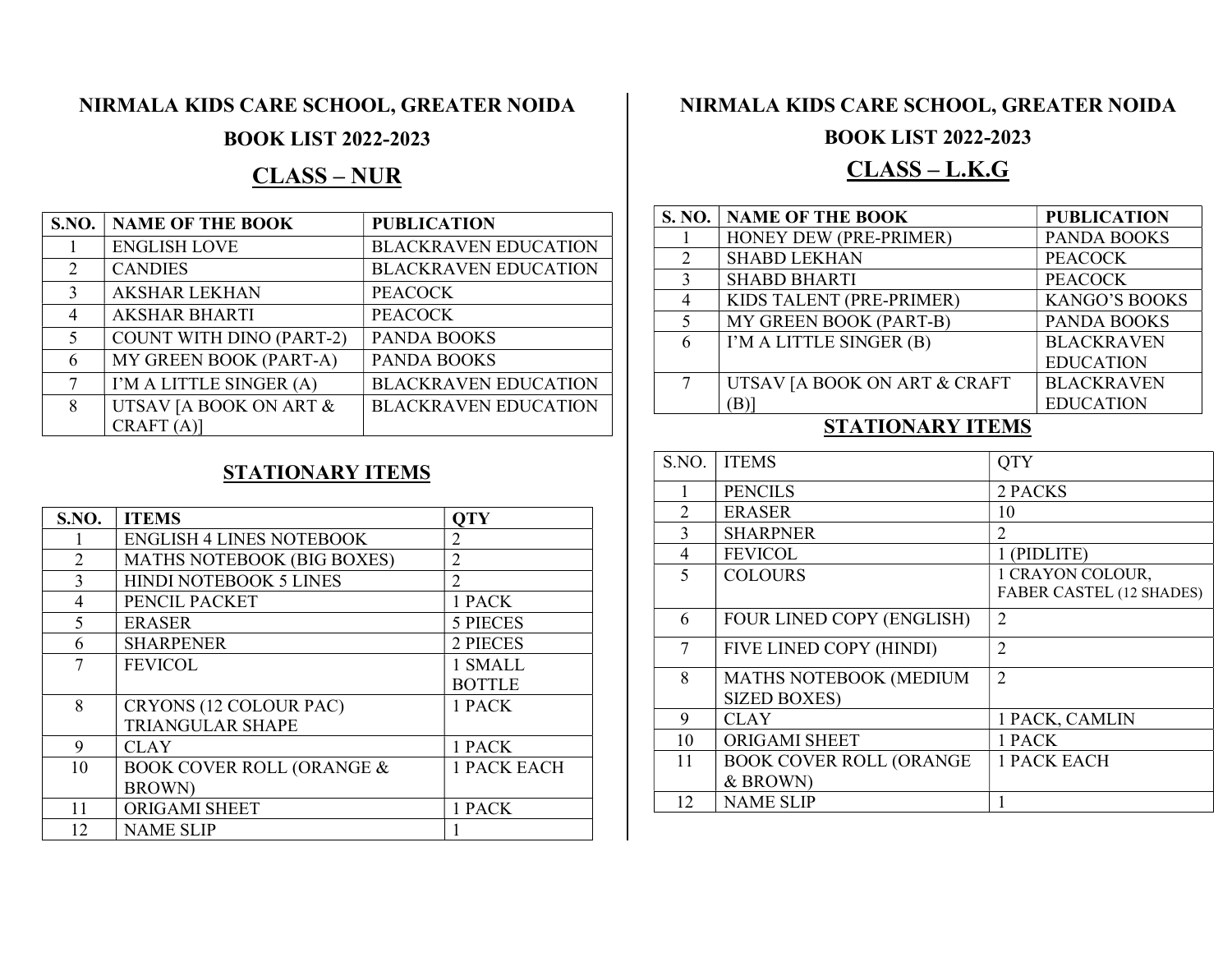# NIRMALA KIDS CARE SCHOOL, GREATER NOIDA

# BOOK LIST 2022-2023

### CLASS – U.K.G

| S.NO.                       | NAME OF THE BOOK        | <b>PUBLICATION</b>          |
|-----------------------------|-------------------------|-----------------------------|
|                             | HONEY DEW (PRIMER)      | <b>PANDA BOOKS</b>          |
| $\mathcal{D}_{\mathcal{L}}$ | <b>INK WAVE (INTRO)</b> | <b>WHITE FEATHER</b>        |
|                             |                         | <b>PUBLICATIONS</b>         |
| $\mathbf{3}$                | <b>SVAR LEKHAN</b>      | <b>PEACOCK</b>              |
| 4                           | <b>SVAR BHARTI</b>      | <b>PEACOCK</b>              |
|                             | KIDS TALENT (PRIMER)    | <b>KANGO'S BOOKS</b>        |
| 6                           | <b>SMART MANNERS</b>    | <b>BLACKRAVEN EDUCATION</b> |
|                             | MY GREEN BOOK (PART-C)  | <b>PANDA BOOKS</b>          |
| 8                           | I'M A LITTLE SINGER (C) | <b>BLACKRAVEN EDUCATION</b> |
| 9                           | UTSAV JA BOOK ON ART &  | <b>BLACKRAVEN EDUCATION</b> |
|                             | CRAFT(C)                |                             |

# STATIONARY ITEMS

| S.NO.          | <b>ITEMS</b>                   | <b>QTY</b>                  |
|----------------|--------------------------------|-----------------------------|
|                | <b>PENCILS</b>                 | 2 PACKS                     |
| $\overline{2}$ | <b>ERASER</b>                  | 10                          |
| 3              | <b>SHARPNER</b>                | $\mathcal{D}_{\mathcal{L}}$ |
| 4              | <b>FEVICOL</b>                 | 2 (PIDLITE)                 |
| 5              | <b>COLOURS</b>                 | 1 CRAYON COLOUR,            |
|                |                                | <b>FABER CASTELL (12</b>    |
|                |                                | <b>SHADES</b> )             |
| 6              | FOUR LINED COPY (ENGLISH)      | $\overline{c}$              |
| 7              | FIVE LINED COPY (HINDI)        | $\overline{2}$              |
| 8              | MATHS NOTEBOOK (MEDIUM         | $\mathfrak{D}$              |
|                | <b>SIZED BOXES)</b>            |                             |
| 9              | <b>ORIGAMI SHEET</b>           |                             |
| 10             | <b>CLAY</b>                    | 1 CAMLIN                    |
| 11             | <b>BOOK COVER ROLL (ORANGE</b> | <b>1 PACK EACH</b>          |
|                | & BROWN)                       |                             |
| 12             | <b>NAME SLIP</b>               |                             |